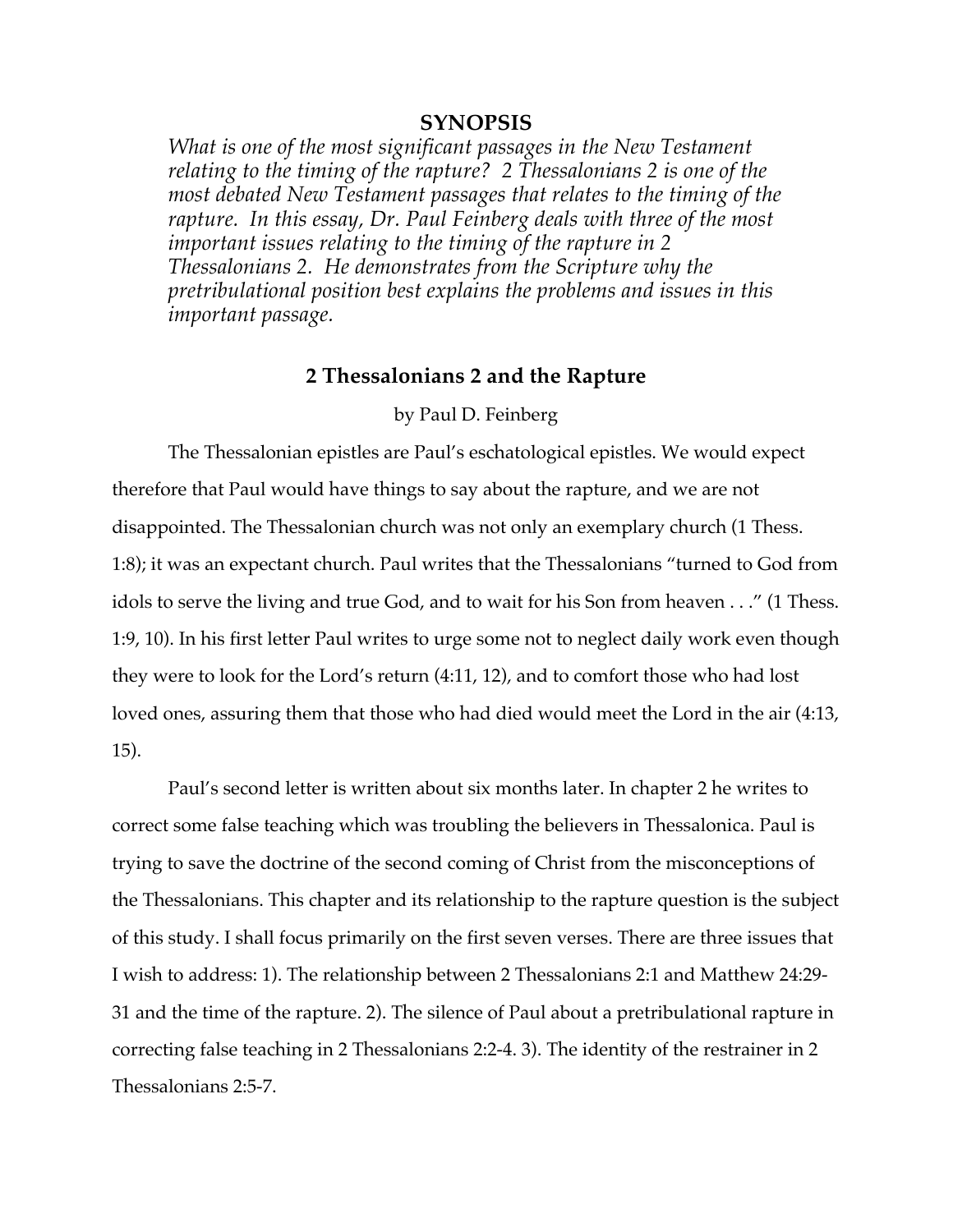#### I. **The Relationship Between 2 Thessalonians 2:1 and Matthew 24:29-31**

There is a twofold argument that relates 2 Thessalonians 2:1 with Matthew 24:29- 31, and on the basis of this relationship sets the time of the rapture as posttribulational. One finds these arguments in Robert H. Gundry's *The Church and the Tribulation*.<sup>i</sup> The arguments are as follows. First, Gundry argues that "the coming of our Lord Jesus Christ and our being gathered to him" is a reference to the return of Christ and rapture at the end of the tribulation period. He bases this argument on the fact that 1 Thessalonians 4:16-5:9 is a reference to a rapture that will take place just before the day of the Lord (hereinafter DOL) which begins at the end of the tribulation.<sup>ii</sup> Moreover, Paul makes no distinction between his description of the second coming given in 2 Thessalonians 1:7-10 and the coming in 1 Thessalonians 4:16ff. Further, he introduces the phrase "our gathering together to him" in 2 Thessalonians 2:1 without any observable shift in reference from 1:7-10, which is a posttribulational coming in judgment to destroy the wicked. Finally, Paul writes about an event that will take place in the tribulation, the antichrist and his demise. So Gundry concludes, "Hence, outstandingly posttribulational references surround the highly debated section 2:1-7. The very setting of the section should make us wary of unnecessarily interpolating the idea of a pretribulational rapture."iii And again, "If then the context of 2:1 leads us to regard the Parousia there as posttribulational, it is singularly strange that "our gathering together to Him" should be connected with it and mentioned second in order--unless the rapture, too, is posttribulational."iv

Let me summarize what Gundry has done to this point. He has related Paul's discussions of the coming of Christ in the Thessalonian epistles to one another, 1 Thessalonians 4 and 5 to 2 Thessalonians 1:7-10 to 2 Thessalonians 2:1. He has further argued that in their context in the Thessalonian epistles these references are to a posttribulational return and rapture.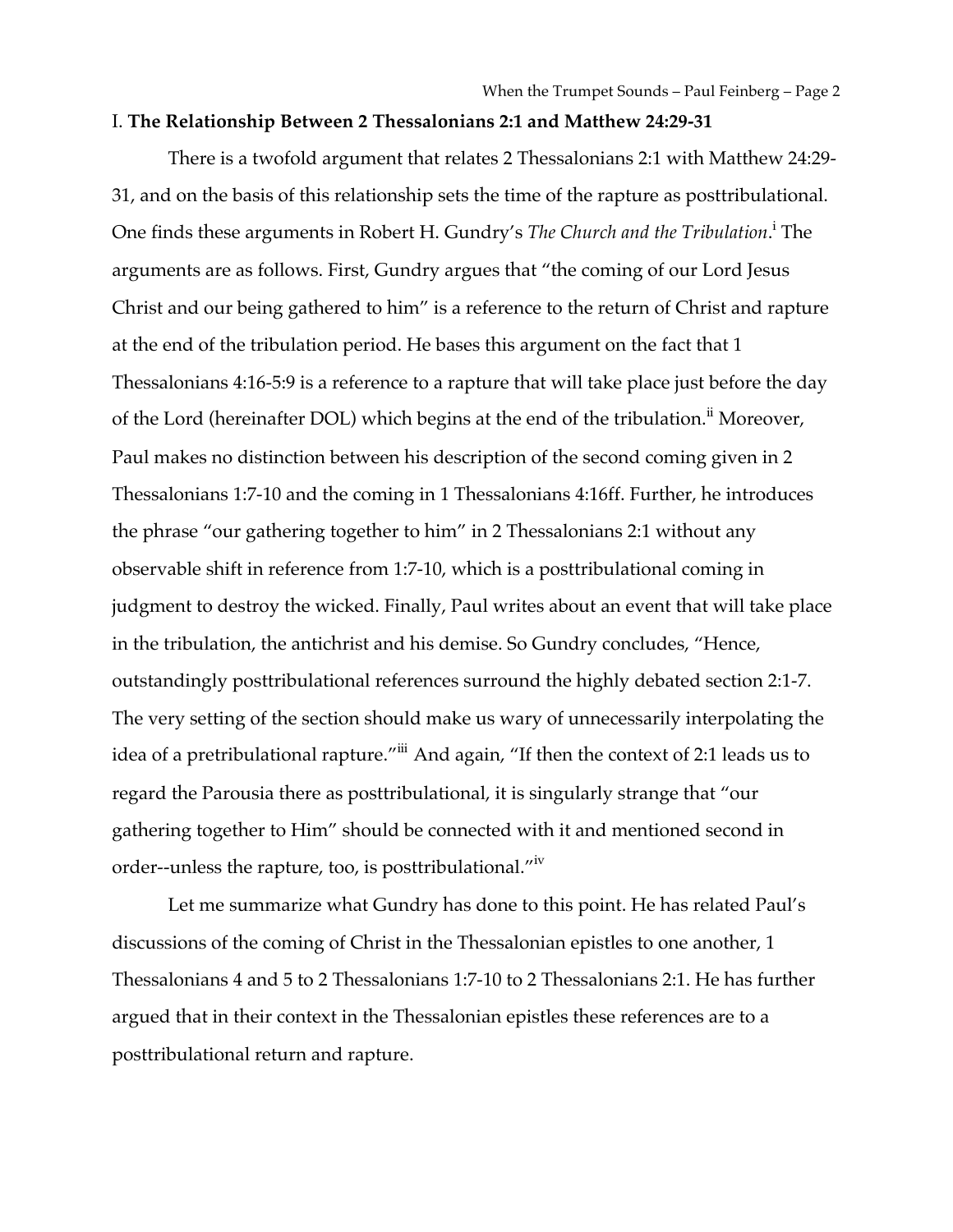To this argument there is added a second argument that relates 2 Thessalonians 2:1 to Matthew 24:29-31. In Gundry's discussion of the Olivet Discourse (hereinafter OD), he tries to establish the place of the rapture. He says that there is no reference to it that would place it before the tribulation. He rejects what he sees as common pre-trib reasoning for this omission, namely that the OD is about the Jewish age and is a Jewish discourse, and therefore we should not expect it to teach about a pretribulational rapture of the church. Gundry thinks this is simply false. He argues against an exclusively Jewish understanding of the OD on the grounds that the disciples are a transitional group (one time representing the believing remnant in Israel, another time standing for the church), the fact that Jesus is teaching about the church just two days later in the Upper Room discourse (John 14) and Matthew, the gospel that is written to the Jews, teaches about the church (Matt. 16:13-18; 18:15-18).<sup>v</sup>

Posttribulationalists, therefore, identify the rapture with the gathering of the elect by the angels at the sound of the trumpet in Matthew 24:31. This clearly sets the rapture as posttribulational as Matthew 24:29 introduces the events that follow as occurring "immediately after the distress of those days." The correctness of this identification is further supported by a number of parallels with 1 Thessalonians 4:16, 17, where we read of a trumpet and clouds and 2 Thessalonians 2:1, where Paul discusses a gathering of believers just as in the OD. $\mathrm{^{VI}}$ 

In sum Gundry has argued that the gathering together at the coming of the Lord (2 Thess. 2:1) is a reference to the rapture of the church, and that gathering is the same as the gathering of the elect in Matthew 24:31, decisively establishing the time of the rapture as posttribulational. If this argument is correct, then a pretribulational rapture of the church **cannot** be correct.

Permit me two preliminary comments. First, if this argument is a good one, it is equally as decisive against a midtribulational rapture as a pretribulational one. Second, this argument is good on two conditions both of which must be met. The "gathering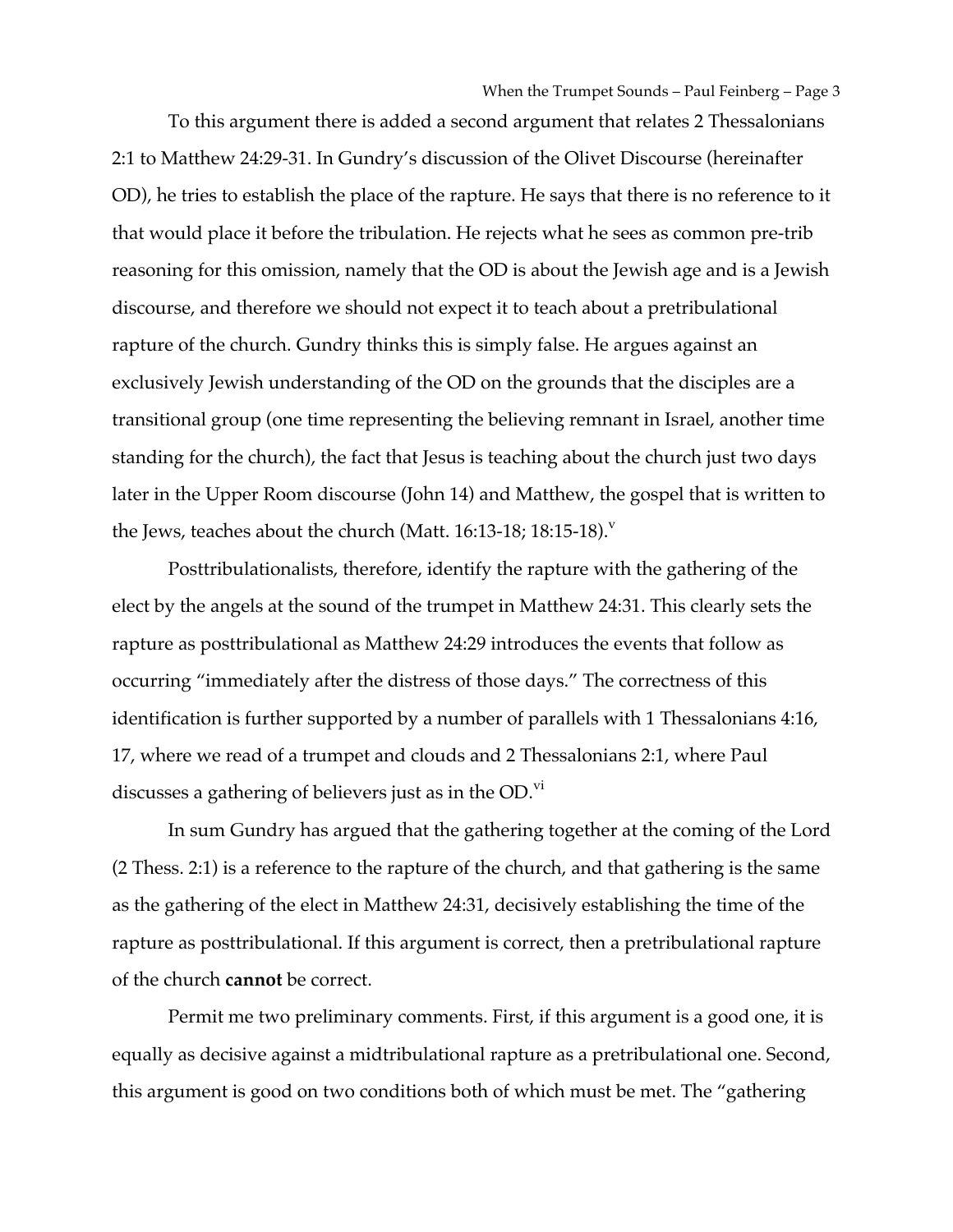together" of 2 Thessalonians 2:1 must be a reference to the rapture of the church **and** the gathering of the elect in Matthew 24:31 must be identical with it. I shall argue that first condition is met and true, but that second is false because arguments aimed at identification fail. Therefore, this argument fails as an objection to a pretribulational rapture.

Let me now turn to a more thorough discussion of the aforementioned conditions. First, to what does the "gathering together to Him" of 2 Thessalonians 2:1 refer? There are only two answers, to a rapture, the time of which would be determined later or to the coming and revelation of Christ on his return to this earth after the tribulation. Clearly, the majority view is that it is a reference to the coming of Christ at the end of the tribulation. It is fair to say that many commentators on this verse do not relate it to the rapture issue at all. Their argument is that Paul discusses the return of Christ in these two epistles, and there is no reason to make any distinctions related to this eschatological event. For instance, 2 Thessalonians 1:7-10 teaches about a judgment that is to take place at the end of time, and there is no reason to think that 2:1 is a reference to anything else. This whole argument, in my judgment, is not an inconsequential one, but in the end I think that this is not a reference to the second coming of Christ to this earth.

The second option is the minority view. It identities the gathering together with the rapture of the church. Interestingly enough that is the view of both Gundry<sup>vii</sup> and Thomas,<sup>viii</sup> though the former thinks that the rapture is posttribulational and the latter pretribulational. I have already mentioned Gundry's reasons for taking it as the rapture. Thomas holds that "the being gathered" specifies what part of the "coming" is under discussion. It is the great event described more fully in 1 Thessalonians 4:14-17. The gathering is the gathering of those who go to meet the Lord in the air en route to meeting the father in heaven. Both of these texts speak of a gathering though 1 Thessalonians 4 says that we "will be caught up together," while 2 Thessalonians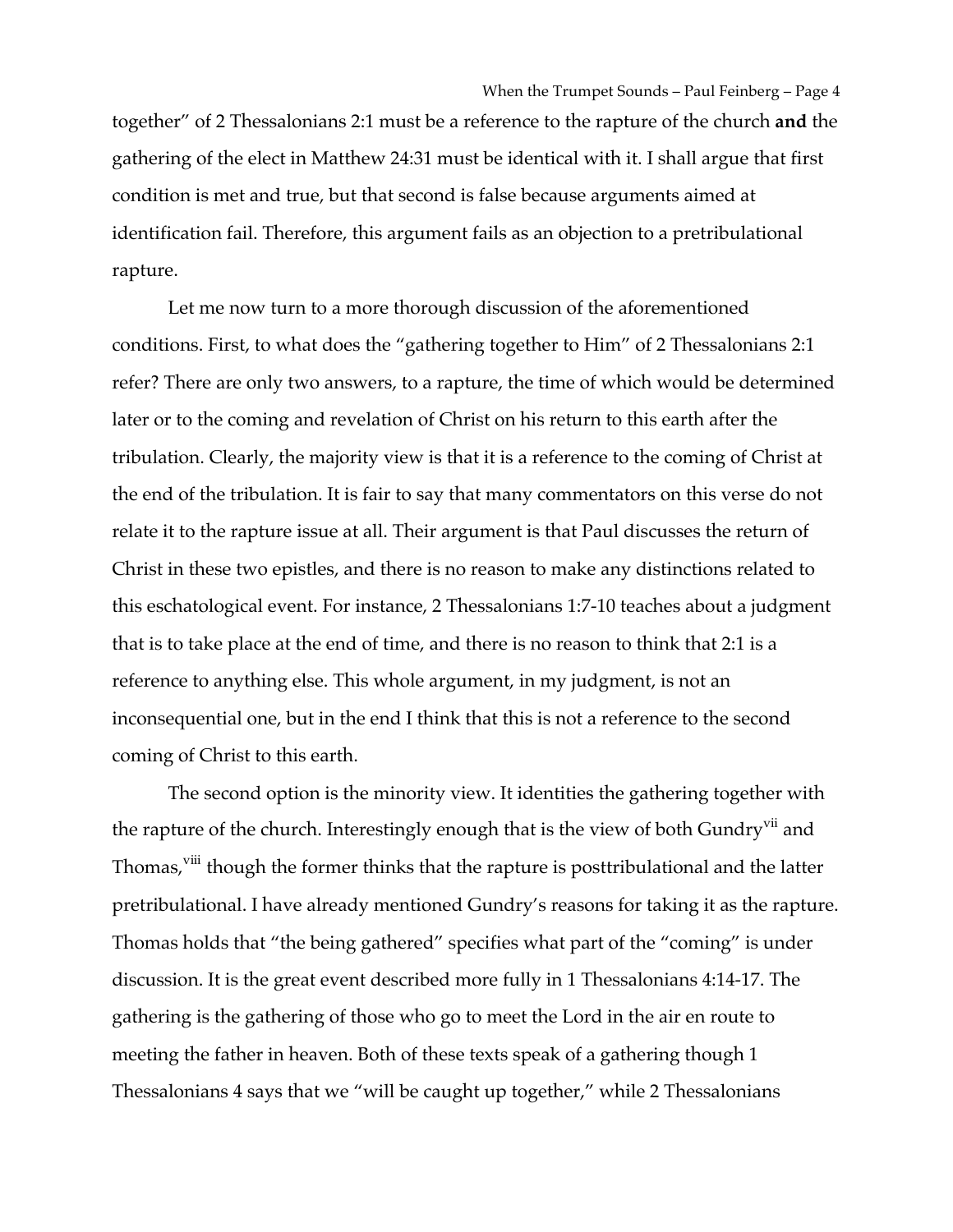describes it as "being gathered to him." The ideas are clearly parallel. This too is a substantial argument, but the decisive matter in favor of identifying this phrase with the rapture is that Paul calls it **our** gathering to him. He is definitely speaking to Thessalonian Christians who were members of the church. He uses the first person pronoun in 1 Thessalonians 4. Therefore, I cannot escape identifying the gathering with the catching up.

Now what remains to be examined is when this rapture will take place. It must be a posttribulational rapture for Gundry's argument to be established. This could be done on one or all of these three grounds suggested by Gundry. The first reason is that Paul only discusses the coming of Christ as a single complex event coming at the end of a time of tribulation, since 1 Thessalonians 4:16ff, 2 Thessalonians 1:7-10 and 2 Thessalonians 2:1 are discussed without any appeal to a distinction between a pretribulational rapture and posttribulational second coming of Christ. The important link in this argument is the relationship of 1 Thessalonians 4:14-17 to the rest of the references to the coming of the Lord, especially 1 Thessalonians 5:1-9. The point is that if you can tie 4:14-17 to a posttribulational rapture, identify 2 Thessalonians 2:1 with 4:14- 17 and support the posttribulational timing of the rapture by its relationship to 2 Thessalonians 1:7-10 which everyone takes to be after the tribulation, then you have the rapture in the Thessalonian epistles consistently spoken of in a posttribulational context.

As I said, the key to making this argument is to show that 1 Thessalonians 4:14- 17 is so related to 5:1-9 that a posttribulational rapture is required. It is just at this crucial point in the argument that a pretribulationist disagrees, and rightly so in my judgment. While Gundry thinks that 1 Thessalonians 4:14-17 on its own best fits a posttribulational rapture, another important reason is its relationship to 5:1-9. The connection between the two sections is through a Greek particle *de*. According to Gundry this particle has "a mixture of a continuative sense and a slightly adversative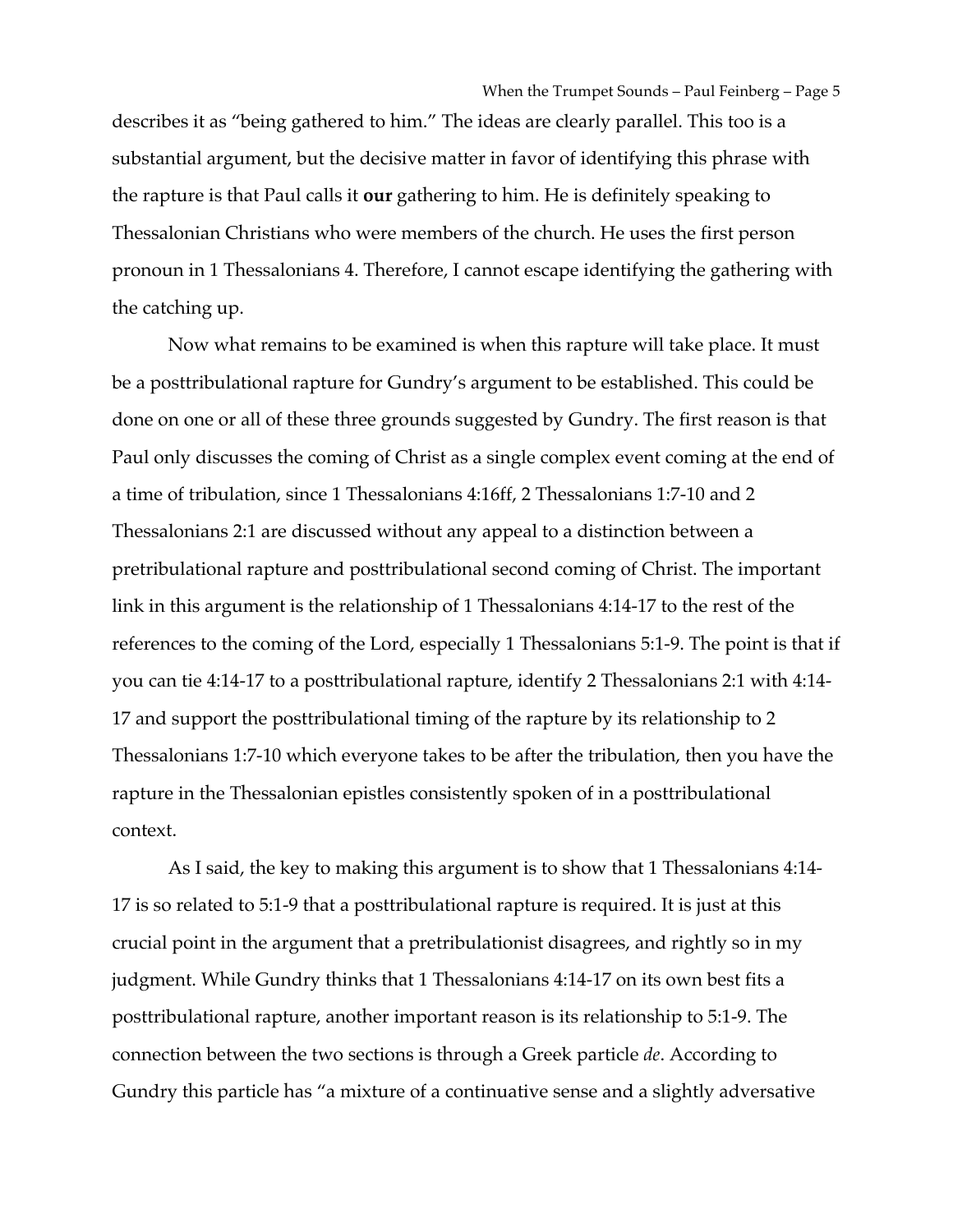sense. In other words, the particle implies a shift in thought, but not without close connection with the foregoing thought. Sometimes the adversative sense drops out altogether."<sup>ix</sup> Gundry's argument is based on a misreading of the text, as the connection between 4:14-17 and 5:1-9 is not through the particle *de*, but *peri de*. This is Paul's usual way of introducing a new subject (*e. g.*, 1 Thess. 4:9, 13). While it may be true that the two subjects discussed are not so different that they are completely unrelated to one another, that is they are a contrast to one another, it is also true that they are not simply the continuation of the same subject. "The proper interpretation recognizes a shift in thought, but not without some connection with the foregoing."<sup>x</sup> I suggest that the topic remains the coming of the Lord, but that there is a discussion of two distinct phases of it. This is further supported by the change from the use of *we* to *they* and *you* in 1 Thessalonians 5. Gundry does not think that this is significant, but to a pretribulationalist's mind it certainly is. Once 1 Thessalonians 4:14-17 is no longer connected in the simple way that Gundry suggests, his argument is going to fail. $^{x_1}$ 

A second reason for identifying the Thessalonian references as a posttribulational coming of Christ is the linguistic parallel between the "gathering to him" of 2 Thessalonian 2:1 and the "gathering of his elect" in Matthew 24:31. In 2 Thessalonians 2:1 you have the noun *episunagoges*, while Jesus uses the verb *episunachei* in Matthew 24:31. On the basis of the use of related words, it might be argued that the two gatherings are the same and that they are clearly posttribulational since Matthew says that this is "immediately after the distress of those days."

Such an argument fails. Methodologically, one cannot simply identify two events based on the fact that they are described by the same word. Further, to do so in the context where the question under debate is whether the events are the same or different is to beg the question. There is one way out of this dilemma. One might argue that the word in question has become a technical term such that wherever it occurs, it has a constant meaning. In this case the argument would be that the verb *episunagein* and its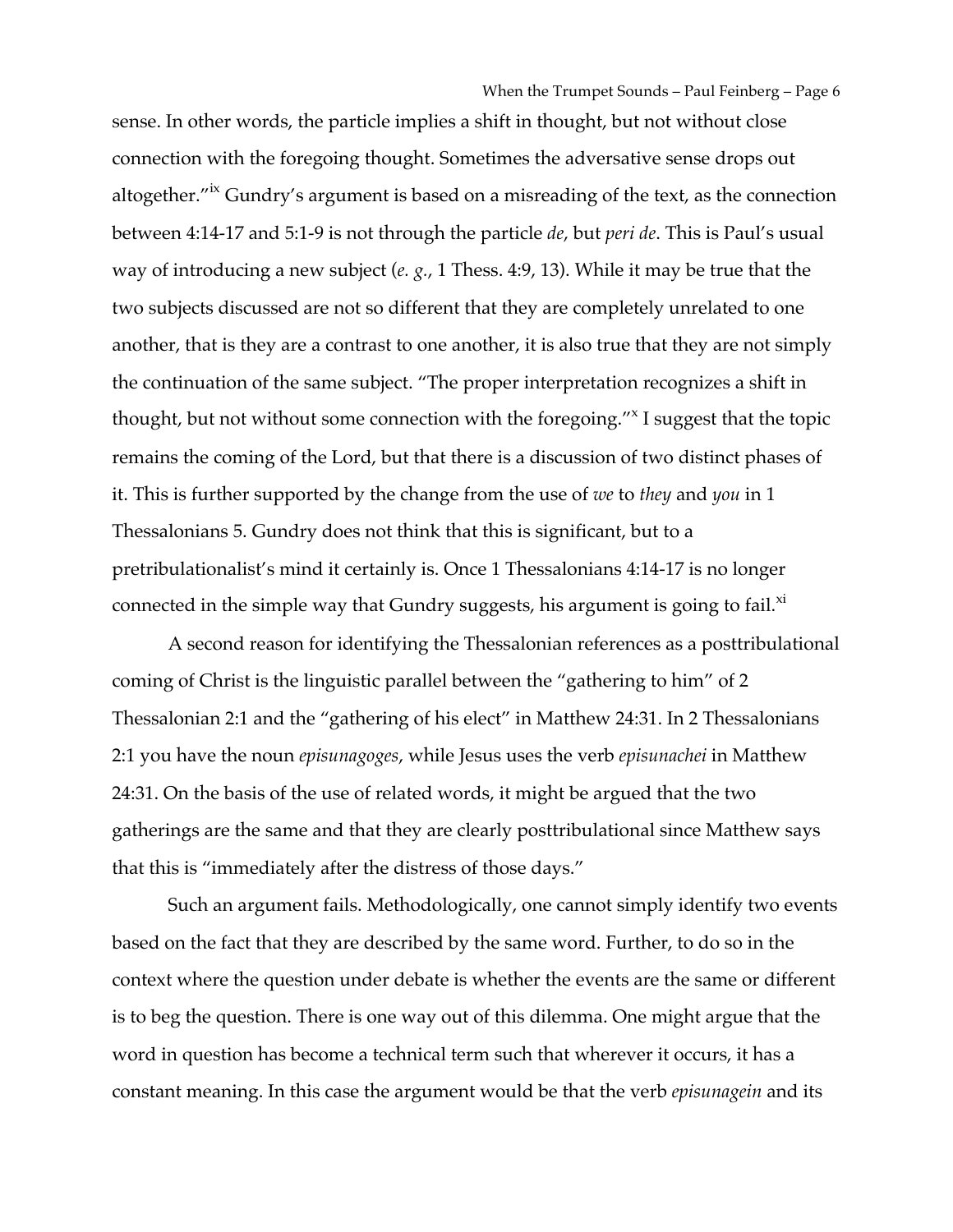cognate noun have the status of a technical term relating to a posttribulational gathering of God's children to himself. However, an examination of the evidence shows this argument is simply false. There are 9 occurrence of the noun and verb in the NT. Of those 9 only 3 have an eschatological significance. They are the two under discussion here and a third instance in the synoptic parallel in Mark 13:27. Six occurrences are very general, the citizens of a city coming to see a dignitary. Therefore, to claim that a term has become a technical term based upon three occurrences, two of which are parallels in the synoptic gospels, is simply to claim too much.<sup>xii</sup>

In fairness to those who make this identification, they do not all do it simply on the linguistic parallel mentioned. They would offer a third reason, which in combination with the second reason they feel constitutes the case for identifying the gatherings. It is the similarity of **detail** along with the linguistic parallel that justifies the claim that the two gatherings are the same event and therefore posttribulational. There is the use of a trumpet, there are clouds and there is a gathering of saints to the Lord. This argument, if true, is more substantial.

Close consideration, however, shows this argument is as unconvincing to a pretribulationalist as the two previous.<sup>xiii</sup> The parallel between trumpets, clouds and saints being caught up to meet the Lord in Thessalonians and Matthew depends on establishment of 1 Thessalonians 4:14-17 as posttribulational. At the central point of this argument is its relationship to 5:1-9, an argument which we have previously rejected. Moreover, any argument of this sort must not only be based on similarities, but sensitive to differences. Similarities between events may be because they are **similar**, not the **same**. Gundry himself recognizes that there are differences, but tries to show that they are compatible with one another and/or insignificant. The gathering may be related to the gathering of dispersed Jews at the coming of their messiah as taught in Deuteronomy 30:4 and Isaiah 27:12, 13. Those who are gathered in Matthew are called *the elect*, a term which Gundry himself says may refer to Israel, the church or both. The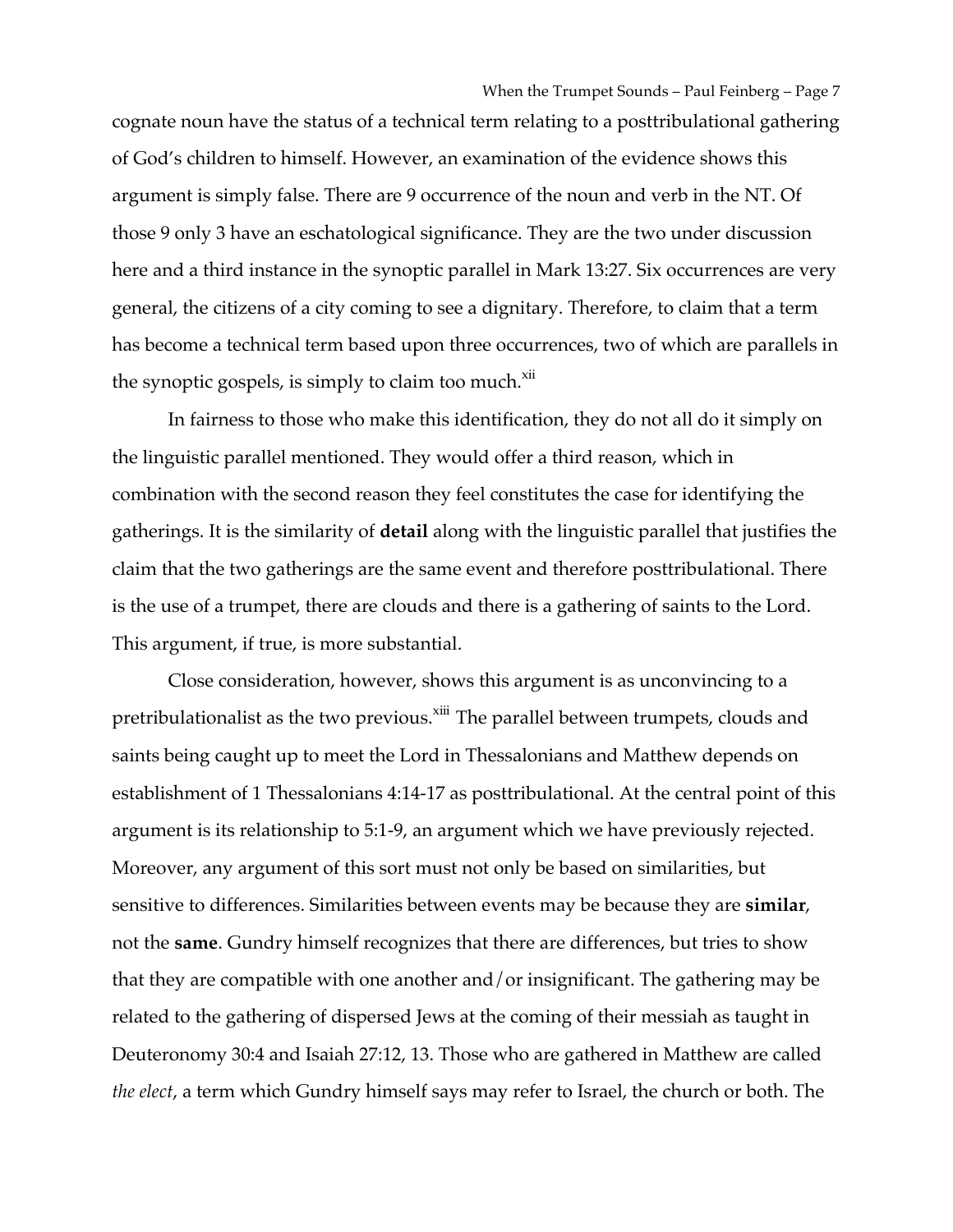one who gathers the saints is different, angels in Matthew and the Lord **himself** in 1 Thessalonians 4. Gundry calls the OD the most complete description of what will take place at the rapture, but there is the curious omission of any statement about the resurrection of the dead.<sup>xiv</sup>

In sum, the similarities that are cited between the Thessalonian epistles and Matthew are all based on making 1 Thessalonians 4:14-17 posttribulational and treating the differences as explainable. Both of these approaches will be unconvincing to a pretribulationalist.

### II. **The Silence About a Rapture in Correcting False Teaching**

A second issue that I should like to address is the silence of Paul about a rapture in his correction of the false teaching that was troubling the Thessalonian believers in 2 Thessalonians 2:2-4. An important reason for Paul's writing this second epistle so shortly after the first is found in these verses. The false teaching that was troubling the Thessalonians came to them either by a variety of means (a prophecy, a report, a letter) or by one of these means. The content of this teaching is clear, "The day of the Lord has come" (2:2). The teaching was that these believers were in the day of the Lord. This teaching was unsettling and alarming them. Paul writes to correct this teaching which was both false and incorrectly attributed to him.

Gundry thinks that there are two ways in which a pretribulationists can interpret this passage. First, they can argue that the Thessalonians were unaware of a pretribulational rapture, and because of this ignorance they believed that they were in the DOL. This move, however, comes at a price. It requires that the entire case for a pretribulational rapture in the Thessalonian epistles is invalidated. If they did not know of such a rapture from both the first epistle and Paul's oral teaching, it is unlikely that we, who lack the latter, would be able to discern such a teaching. Furthermore, Paul merely reminds them of what he has taught them to correct their error. Thus, if they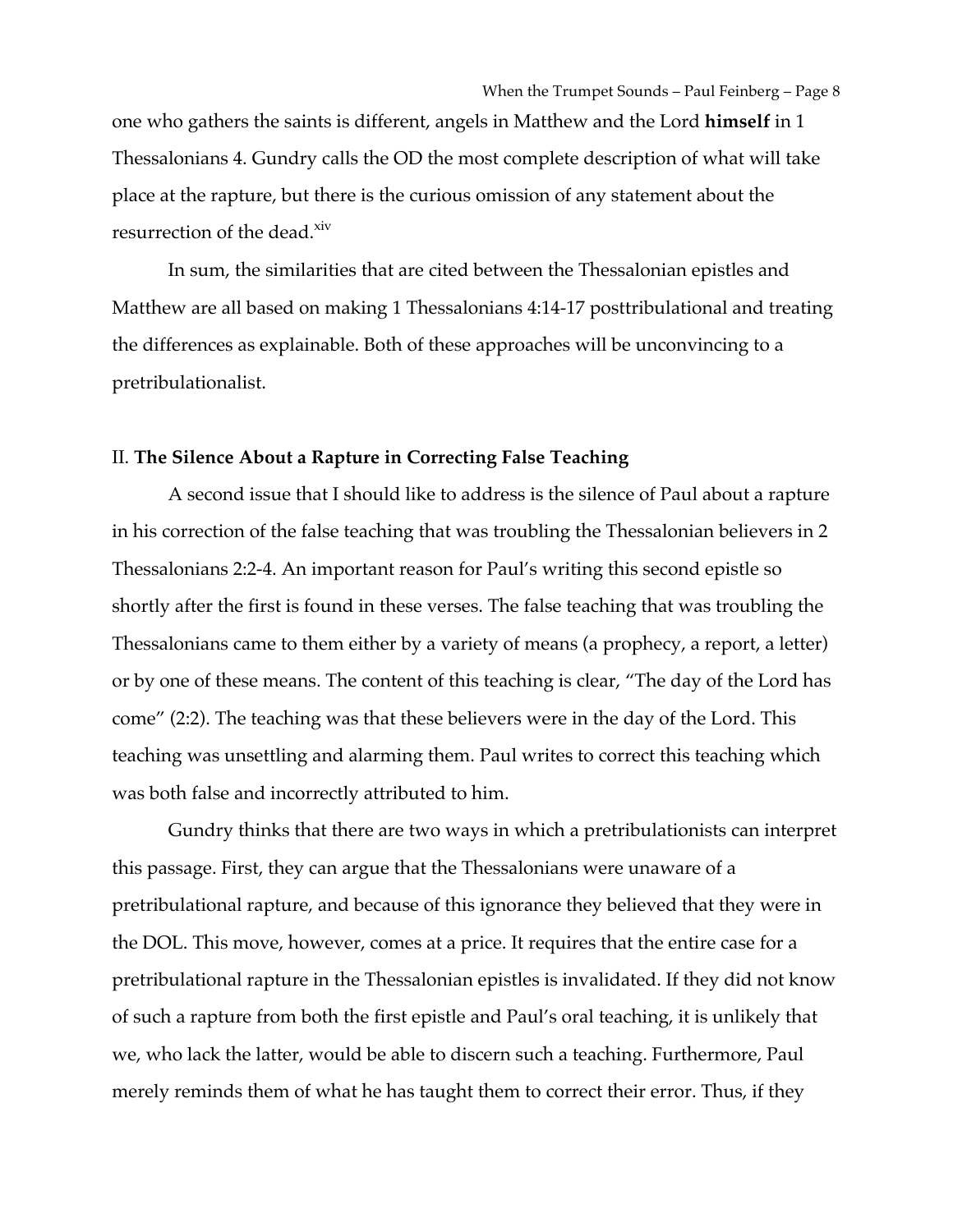were unaware of such teaching the case for a pretribulational rapture fails in 2 Thessalonians as well.<sup>xv</sup>

Second, pretribulationists can hold that Paul taught a pretribulational rapture in 1 Thessalonians and orally, but that the believers forgot about it. Their forgetfulness caused them to believe the false teaching, and this was the source of their agitation. This is more likely the approach that a pretribulationist will take, but it has its price. The problem here is that Paul had a very simple and decisive response to the Thessalonian error. He could have, and on Gundry's view, should have said that the Thessalonians should not worry because he had taught them that a pretribulational rapture had to occur before the DOL was going to begin. Paul is **silent** on this issue. He makes no mention of the rapture, and this counts severely against a pre-trib rapture. Paul's answer is that the Thessalonians cannot be in the DOL because the apostasy had not occurred and the man of lawlessness had not been revealed.

There are a number of points that one can make in response to this claim. First, I can agree with Gundry that it would have been nice to have had an unequivocal statement about the time of the rapture here. However, the spirit of God did not see fit to do that, and as I will argue that is not necessary here.

Second, there are some pretribulationists who do think that there is a reference to the rapture in Paul's response. For them, that reference comes in the statement that the apostasy must come before the DOL. They take the word apostasy to not only have the meaning of a religious defection, but also to mean a physical departure. Were this the case, and I think it is not,<sup>xvi</sup> then Paul corrected the Thessalonian believers by reminding them that the rapture had to occur before the DOL began.

Third, let us grant that there is no reference to the rapture in Paul's answer to the false teaching. Does that invalidate a pretribulational rapture. I think not! I can put my reason both negatively and positively. Negatively, what would invalidate a pre-trib rapture would be teaching by Paul that was inconsistent with or contradictory to such a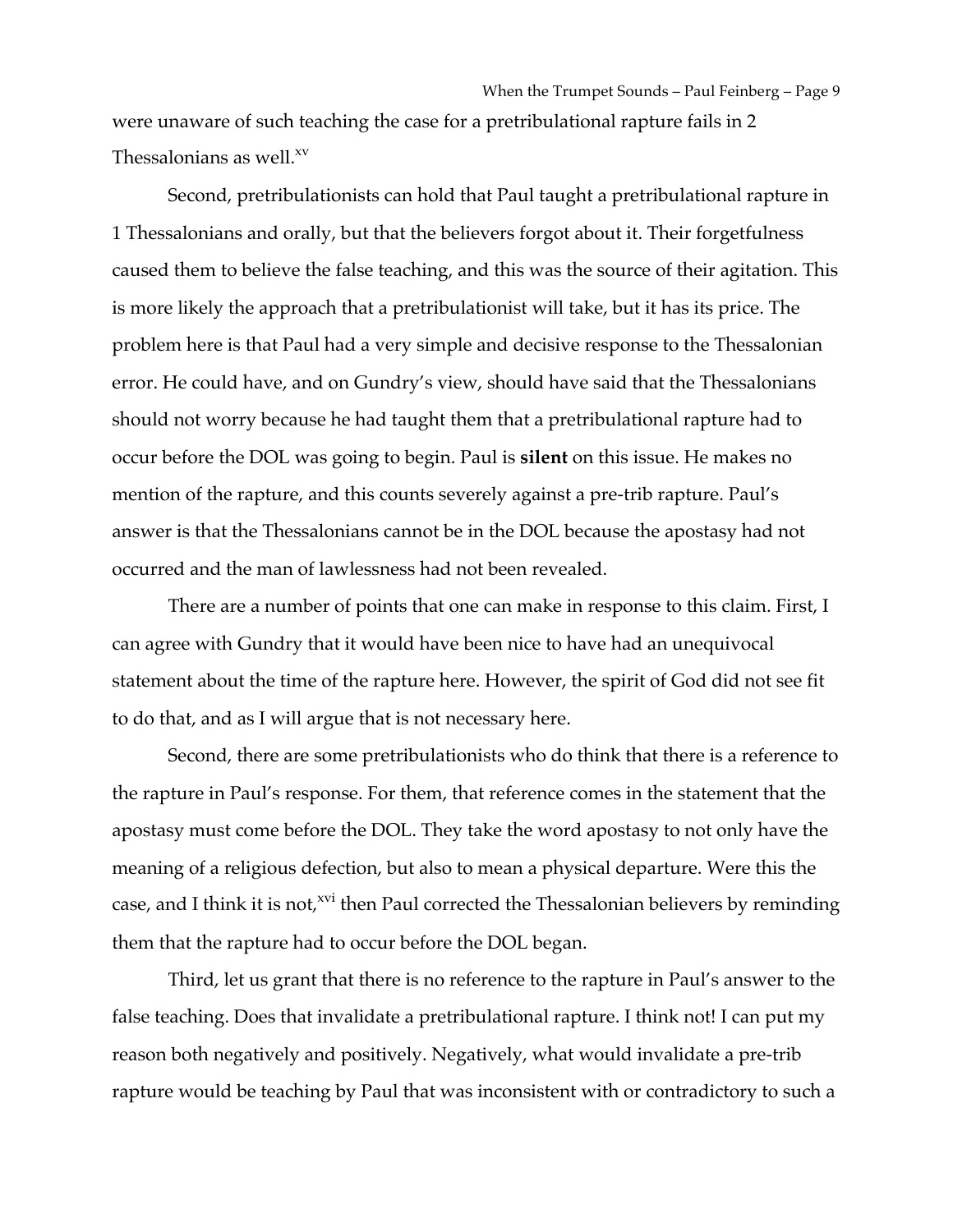rapture. Positively, as long as Paul's teaching is compatible with a pre-trib rapture there is no problem, as long as there is sufficient basis for such a belief elsewhere. In sum, all that is required is that Paul's teaching does not contradict a pre-trib rapture and that such a rapture is based on biblical teaching elsewhere. It is my judgment that both of these conditions are met, although an unequivocal statement by Paul would have been nice.

Fourth, the problem of Paul's silence about a rapture in correcting the false teaching about the DOL is every bit as unresolved on a posttribulational understanding of the rapture. Put slightly differently, posttribulationist have either the same or a similar problem on the assumption of the correctness of their view. There are, I suggest, three interpretive options open to the posttribulationist. First, Paul taught no view of the rapture in 1 Thessalonians or the believers were unaware of it. If this is so, then the problem for the post-trib is the same as the problem for the pre-trib in Gundry's first option. Second, it can be argued that Paul taught a **post-trib**, **pre**-DOL rapture. This is the view that I would attribute to Gundry. If this is so, Gundry has the same problem that the pre-trib does on the second interpretative option set out above. The Thessalonians thought that the DOL had come. The decisive answer here as well would have been, you are wrong in your belief, don't you remember I taught you a post-trib, **pre**-DOL rapture. The text is silent about such a rapture too. Third, posttribulationist may hold that Paul taught a **post-trib**, **DOL** rapture. That is, the rapture will be both posttribulational and **in** the DOL. In this case the problem is not the same but similar. It is not why Paul is silent about the rapture, but why the Thessalonian are unsettled and alarmed, two very strong words. On this interpretation, the DOL would have had to have come before the rapture could take place. If the Thessalonians thought they were in the DOL, even though erroneously, they should not have been unsettled and alarmed, for the coming of the Lord to rapture them was imminent, it was about to take place. It seems that joy and expectancy should have been their attitudes. Those who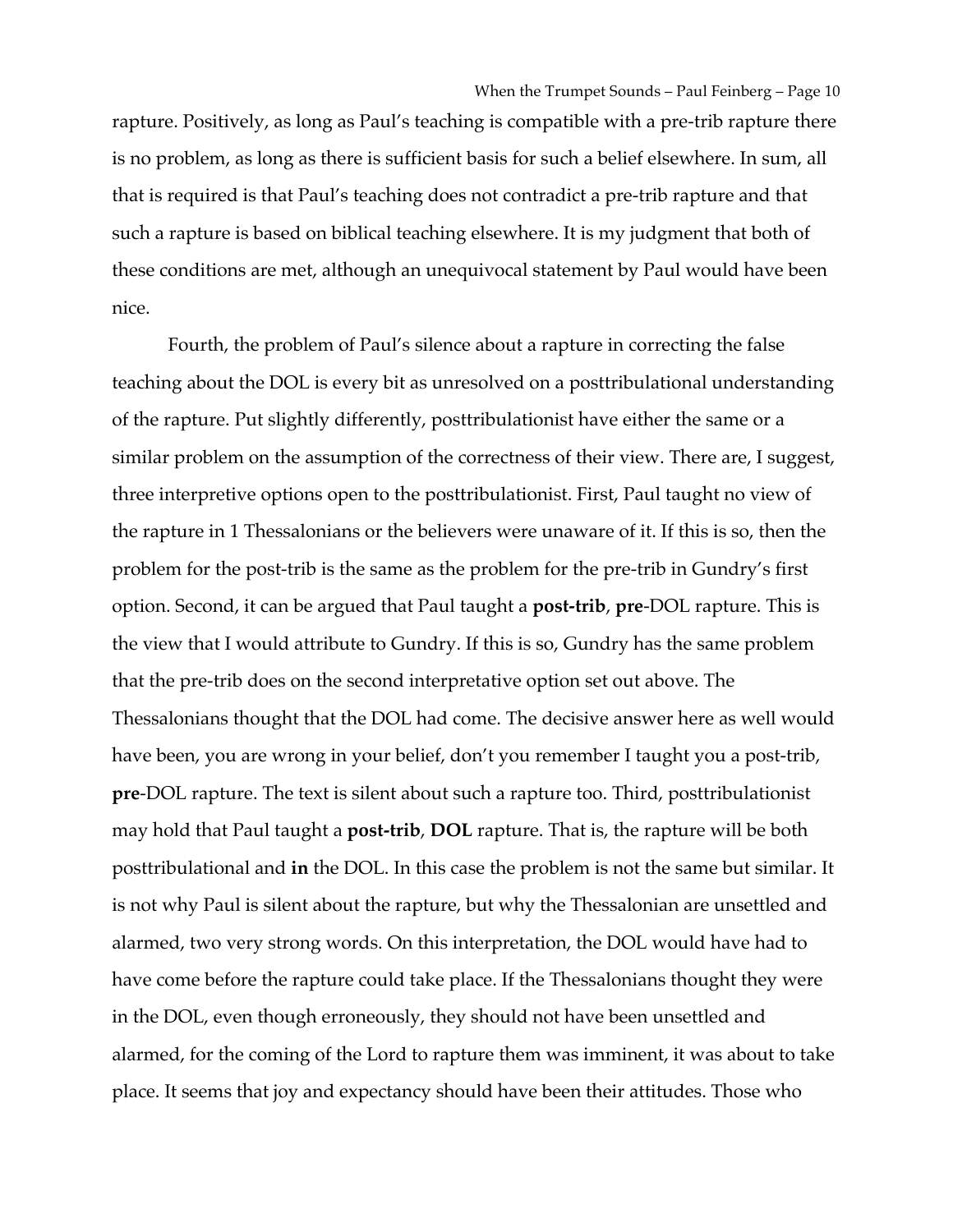When the Trumpet Sounds – Paul Feinberg – Page 11 were not working because they thought Lord was about to return, were in fact vindicated. The rapture was about to occur.

In sum, it would have been nice to have had some unequivocal statement about the time of the rapture in answer to the false teaching. But that was not the Holy Spirit's intention, and it may be profitless to speculate why. However, if this is a problem, it constitutes the **same** problem for certain posttribulational views of the rapture, and a **similar** one for other interpretations.

#### III. **The Identity of the Restrainer**

A final theological/exegetical question in 2 Thessalonians 2 that I would like to address is the identity of the restrainer, and its importance for the question of the time of the rapture. This issue is a bit different than the previous two. The first two matters dealt with arguments that posttribulationists offer against pretribulationalism. This issue deals more with an argument that pretribulationists bring in support of their position and against mid- or posttribulationism. The argument is that the restrainer in 2 Thessalonians 2:6, 7 is the Holy Spirit, and that the removal of his restraint comes at the rapture. This removal supports a pretribulational rapture.

The first step in dealing with this argument is to identify the restrainer.<sup>xvii</sup> As we might expect, we are not left without a variety of interpretations. Let me just give an overview of the most common approaches. First, the predominant view in the early church was that the restrainer was the Roman empire. The restraining power was embodied in the person of the emperor. As time passed, conflict arose between the civil and ecclesiastical power, and this text was interpreted as meaning that the civil power was restraining the papacy until the coming of the Lord at which time the latter would be destroyed. This view was defended on the vagueness of Paul's reference to the restrainer, since if this letter fell into the hands of the civil authority, they might think that his claim that the restraint would be removed might be viewed as an act of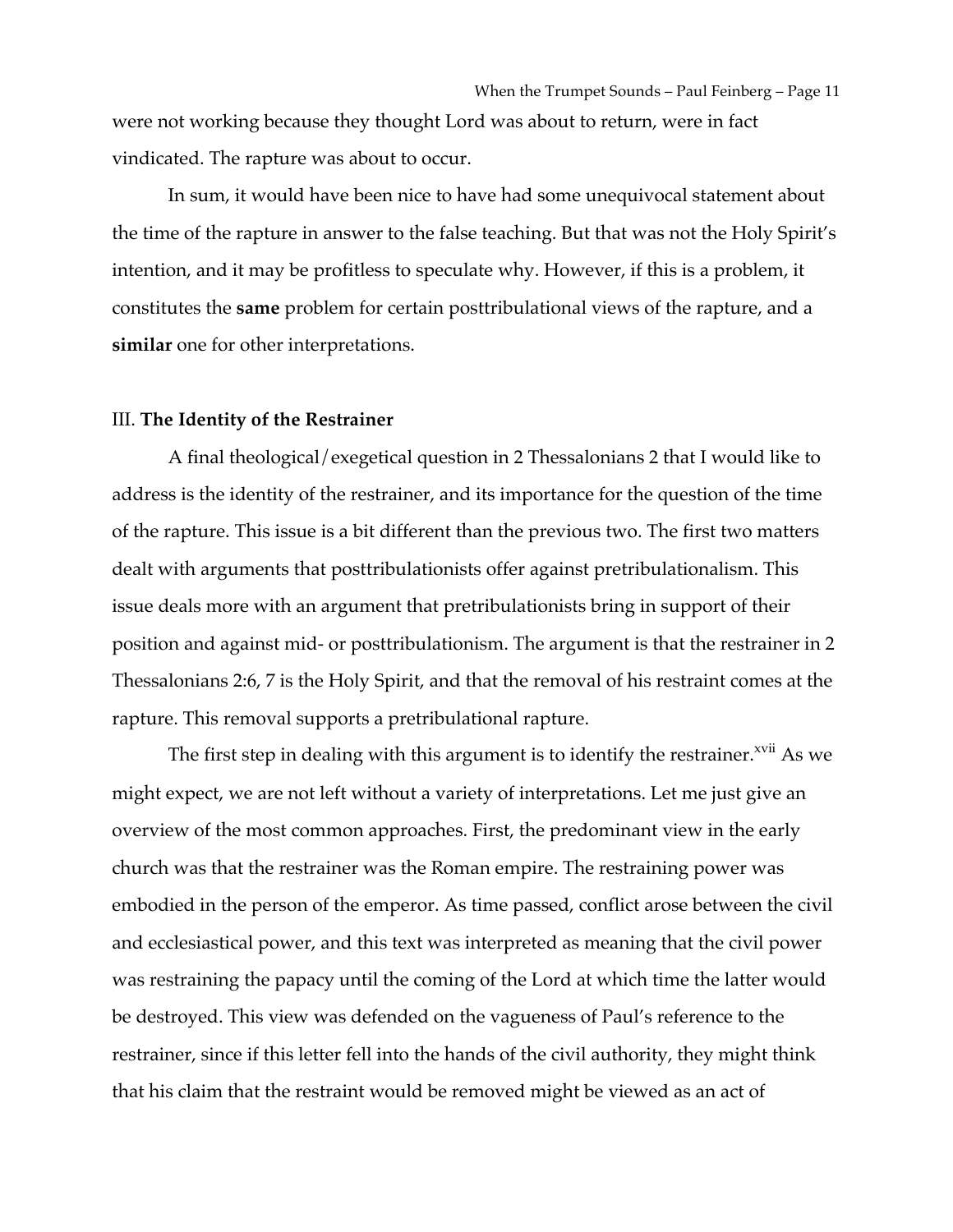sedition. The vagueness of the reference, however, seems to be related to the fact that the Thessalonians already know of this matter. Moreover, the Roman Empire no longer exists, and the man of lawlessness has not appeared.

Second, growing out of the first view is the interpretation that the restrainer is human government, particularly as it is expressed in the rule of law. Restraint through the rule of law is the exact opposite of the man of sin and the mystery of lawlessness. This view has gained popularity among interpreters of all views on the rapture. One cannot rule out the possibility that this is the correct identification. Though human governments are often given to excesses, Paul teaches that their rightful duty is the restraint of evil (Rom. 13:1-7). At the same time we should not dismiss the objection that the restraint of evil requires something stronger, more supernatural, than human government which praises welldoers and punishes evildoers.

Third, many identify the restrainer with the Holy Spirit. This interpretations seems best to me. It too is widely held in the early church, being found in the writings of Theodoret, Theodore of Mopsuestia and Chrysostom. The view may reflect apostolic teaching. Moreover, it would seem that a person is required to restrain a person, and a supernatural one to restrain this man of lawlessness who is motivated by Satan himself. Finally, this view best accounts for the change in gender between verses 6 and 7. Verse 6 uses a neuter to identify the restrainer, most likely a reference to the Greek noun for spirit, *pneuma*. The change in verse 7 to the masculine is a reference to the personality of the Holy Spirit. Thus, I conclude that the most likely reference is to the Holy Spirit, for even if the restraining of evil is through human government, ultimately that is only possibly through the power given it by the Holy Spirit.

Having identified the restrainer as the Holy Spirit does not settle the issue of the relationship of this to the rapture. For this to be used as an argument for pretribulationism, it must be shown that the Holy Spirit **only** restrains the revelation of the man of lawlessness through the church. It is only in this way that the removal of the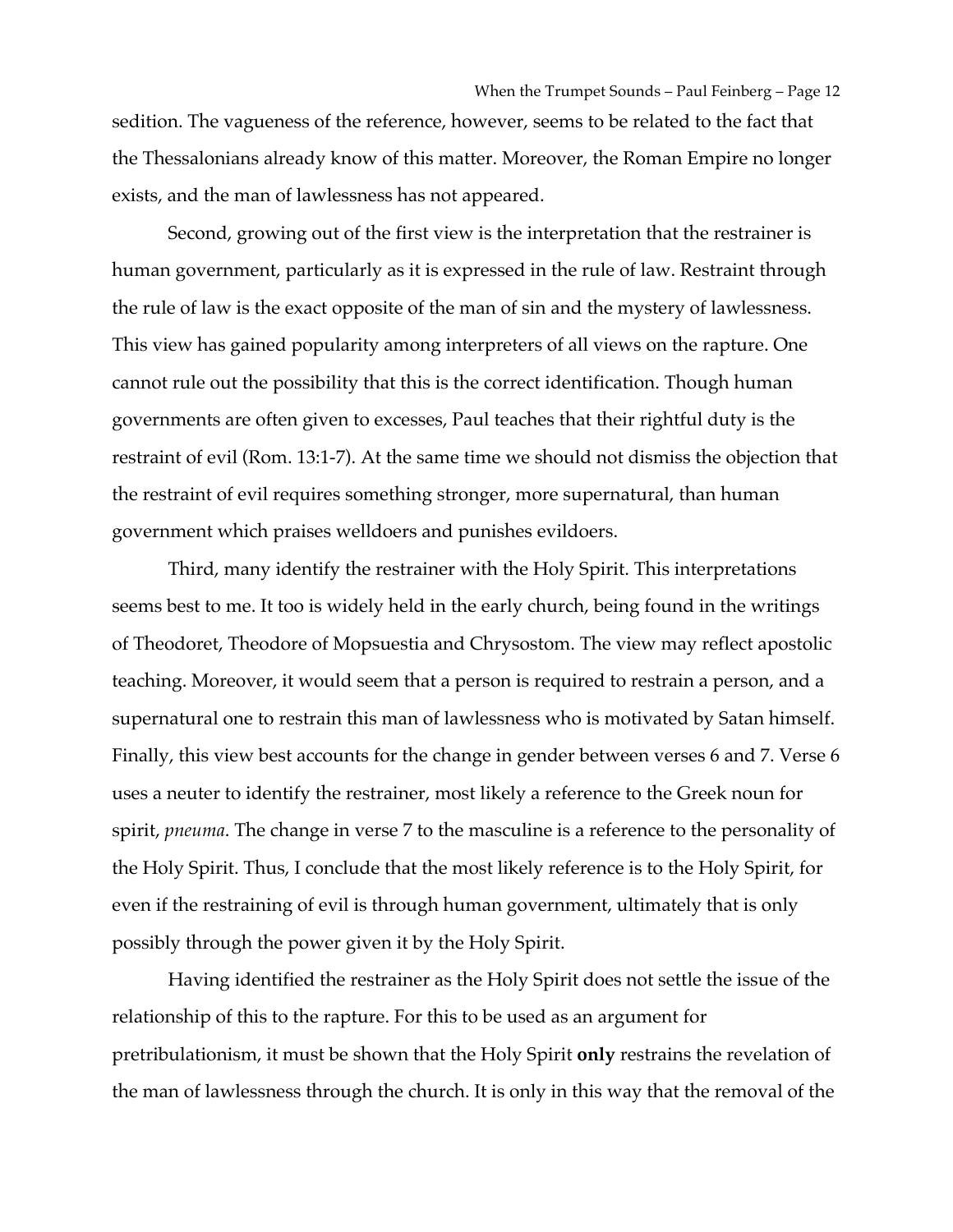church is identical with the removal of the restraint. As long as the Holy Spirit is active during the tribulation period, it is possible that he will act to restrain the final manifestation of evil independently of church and its restraining activity. There seems to be abundant evidence that the Holy Spirit will be active in the earth during the tribulation period. He will empower his witnesses (Mk 13:11). Evangelism will be more effective than it has ever been (Matt. 24:14; Rev. 7:9-14). It is reasonable to assume that as Satanic activity increases, so will the activity of the Holy Spirit. As a matter of fact, this passage does not say, nor does any other, that the restraint of the appearance of the man of lawlessness is an activity that the church has been called to do. We are to be salt and light, but it is unlikely that Jesus meant that this was the restraining of the final form of iniquity. If this is so, then any view of the rapture can meet the requirements of this passage. The Holy Spirit will be active during the tribulation, and the church at best is one, not the only one, who restrains the revelation of the man of lawlessness. We may think that because of the special relationship that the Holy Spirit has to the church, a pretribulational rapture best serves the meaning of the text, but, at least in my judgment, it is not the only possible interpretation. Thus, those of us who are pretribulationists need to be careful in the use of this argument that we do not claim for it more that is justified.<sup>xviii</sup>

In conclusion I have tried in this paper to deal with one of the most difficult eschatological texts in the NT. I have tried to show that on the three issues raised in 2 Thessalonians 2:1-7, there is no exegetical or theological matter that makes a pretribulational rapture impossible, even improbable.

### **Appendix**

While the majority of commentators on 2 Thessalonians 2:3 take apostasía to refer to apostasy or religious defection, there are some who have argued that it is reference to the rapture.<sup>xix</sup> If this claim is defensible, then Paul does use his teaching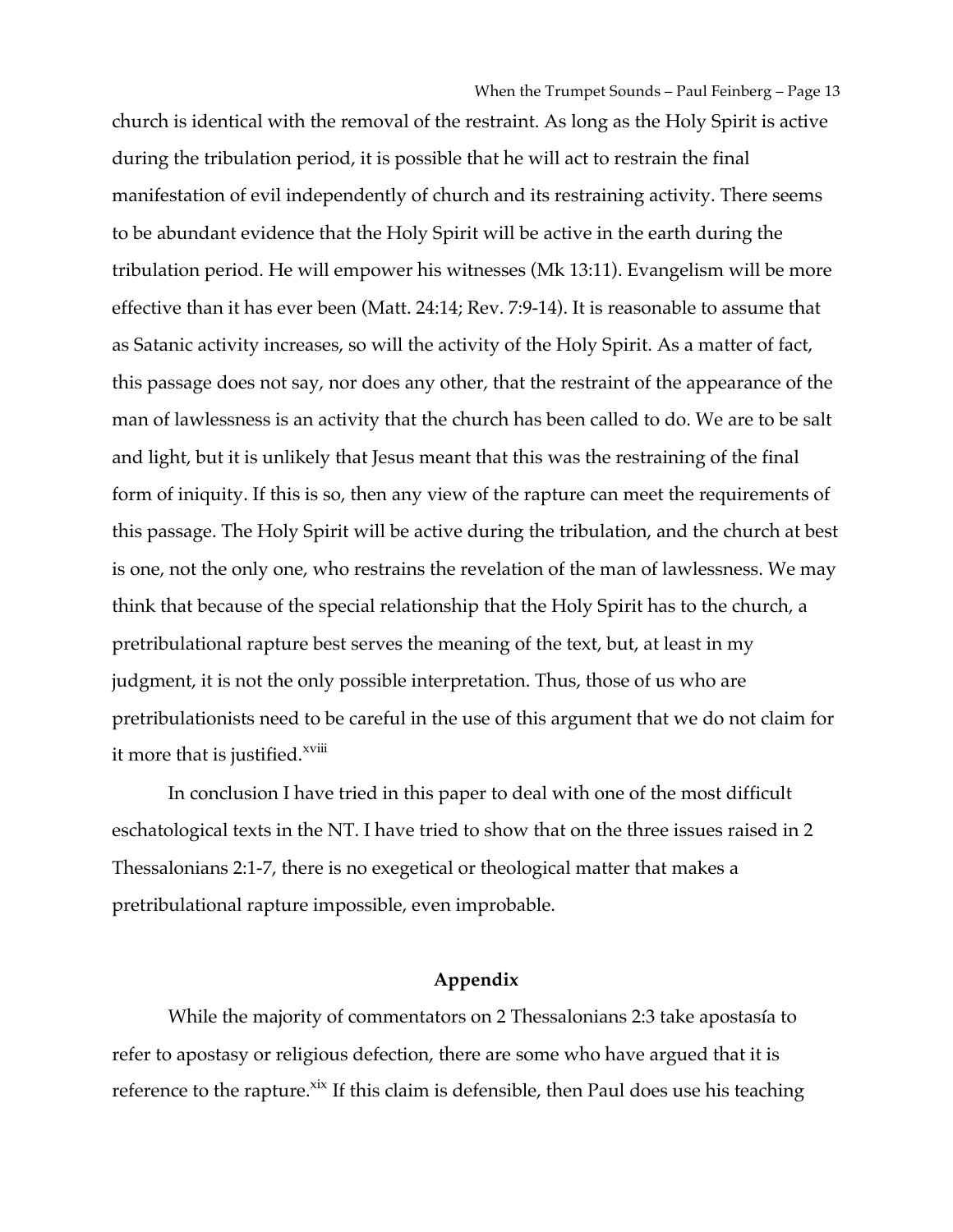When the Trumpet Sounds – Paul Feinberg – Page 14 about a pretribulational rapture to instruct the Thessalonian believers about the DOL. The accuracy and defensibility of this claim rests on the *etymology* and *usage* of the Greek verb aphistemi and its cognate nouns.

Aphistemi and its cognates are found widely in Greek literature. The verb is first thought to have been found in the writings of Thucydides (Thuc., 1, 122). In the period from second century B. C. to first century A. D. there are at least 355 occurrences of this word group, $x^x$  making these rather common words in the Greek language. Aphistemi is a compound verb from apo (from) and histemi (to stand). It is both a transitive verb, meaning "to cause to revolt, mislead" and an intransitive verb, meaning "to go away, withdraw, depart, fall away." From this verb are derived two nouns, apostasion and apostasía. Apostasion comes to have a fixed meaning, "a bill of divorce, while apostasía means "rebellion, abandonment, state of apostasy" or "defection." It is the latter noun that is found in our text.

The question that we are now ready to answer is whether the noun apostasía ever refers to a *physical* departure, allowing Paul to make a reference to rapture of the church by using this word. Let us take the usage of these words in the biblical Greek (the LXX and the NT) as the context for establishing how these words are used. These would be the primary contexts for setting the usage of any biblical term, although at least in this case what is true in biblical Greek is true more generally. The first thing that we can say is that the verb aphistemi is clearly used of physical departure in both testaments. In the OT (the LXX) the verb is used in Genesis 12:8 of Abram's departure from Shechem toward the hills east of Bethel. It is used of the physical separation of person as in 1 Samuel 18:13 of David's departure from Saul and in Psalm 6:8 of the physical separation of the wicked from God presence. In NT Greek there are clear examples of the use of the verb to express physical departure or separation. Forms of this verb appear 15 times. Luke uses this word 10 times (Lk. 2:37; 4:13; 8:13; 13:27; Acts 5:37, 38; 12:10; 15:38; 19:9 22:29). It is found 4 times in Paul (2 Co 12:8; 1 Tim 4:1; 6:5; 2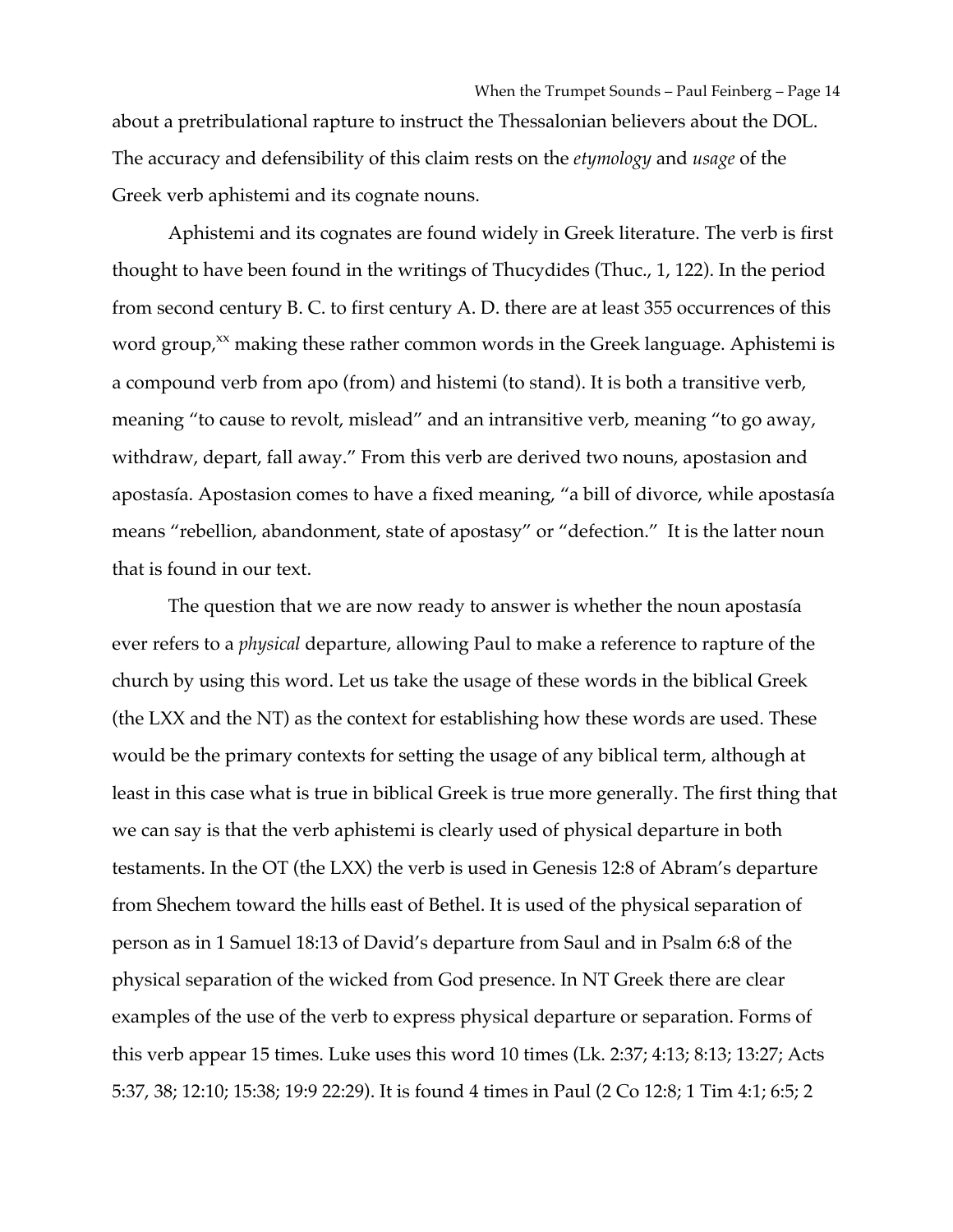Tim 2:19), and it is used once by the writer of the book of Hebrews (Heb 3:12). All but Acts 5:37 are intransitive uses of the verb. The idea of physical departure is prominent in many of the occurrences. In Luke 2:37 Anna is said to have never left the temple, and in Acts 19:9 Paul was teaching in the synagogue in Ephesus for three month, but left or departed when some obstinate hearers refused to believe. Thus, it is fair to conclude that there are clear examples where the verb means to physically depart or leave in both the Greek OT and NT.

There are fewer uses of the two related nouns in biblical literature, but again both are found in the Greek OT and NT. Apostasion is found with a fixed meaning in both testaments. It is related to the breaking of the marriage covenant (Mal. 2:14), and means "a certificate of divorce" (Deut. 24:1, 3; Isa. 50:1; Jer. 3:8; Mat. 5:31; 19:7; Mark 10:4).

This leads us to the noun that is found in 2 Thessalonians 2:3, apostasía. It is found in the Greek OT and has the idea of rebellion (Josh. 22:22), wickedness (Jer 2:19) and unfaithfulness (2 Chr. 28:19; 29:19; 33:19). Apostasía is found twice in the NT, in our text and in Acts 21:21. In Acts the noun is used to express the teaching of Paul which was to tell the Jews who lived among the Gentiles that they should *forsake* the teaching of Moses about circumcision. **None** of the uses of the **noun** in either testament indicate a physical departure of any sort. The point can be made even more strongly. If one searches for the uses of the noun apostasy in the 355 occurrence of the 300 year period between the second century B. C and the first century A. D., one will not find a single instance where this word refers to a physical departure. The uses outside biblical Greek are exactly parallel to those in it.

Let me summarize my findings. 1) Aphistemi and its cognates are found widely in Greek literature. 2) The verb aphistemi has many and clear uses where a physical departure can only be meant. 3) The noun apostasion has a clear and fixed meaning that related it to the marriage covenant, and is the common way of expressing the giving of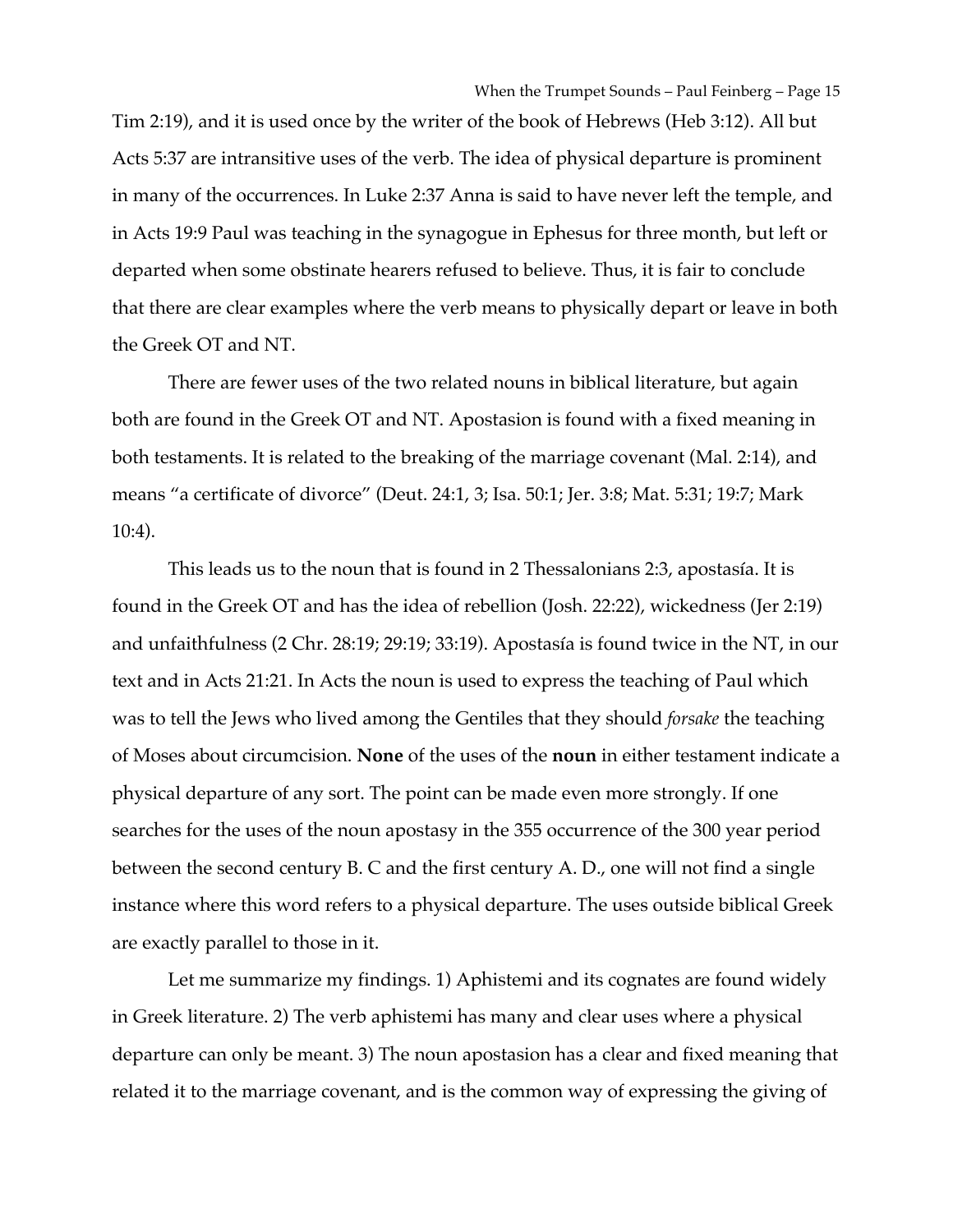When the Trumpet Sounds – Paul Feinberg – Page 16 a certificate of divorce. 4) The other noun, apostasía, has a variety of meanings, but none of them relate to a physical departure. Thus, it seems that any fair assessment of the data leads to the conclusion that Paul does not refer the rapture in 2 Thessalonians 2:3.

Before I conclude this appendix, let me state and respond to two possible objections to the conclusions that I have argued for above. It might be argued that though the derivative noun may never be used of a physical departure, the idea is nonetheless justified because of the underlying verb which has that etymology and usage. In other words, one rests the rapture interpretation of this text not on apostasía, but on the verb aphistemi. This simply cannot be done. In most cases the meaning of the underlying verb carries over to its derivative noun. **But** there are cases where this is not the case, and to do so leads to false conclusions. This is even true where the word is a compound. Anaginosko is a word that is found in the NT. It is a compound from the preposition ana which means "up, upwards" and ginosko which means "to know." To base the meaning of the compound on the meaning of its parts leaves one with a meaning for anaginoskw of "to know up" or "to know upwards," when in fact the word means "to know certainly, recognize" or "to read."<sup>xxi</sup> There is at least another clear example of the difference between a verb and its cognate noun. There is a verb eperotao that is found a number of times in the NT, 53 times in the Gospels and 5 times in the Epistles (e. g. Mat. 12:10; Lk. 3:10; Ro. 10:20). The meaning of the verb invariably is "to ask" or "consult." A derivative noun occurs once in the NT in 1 Pet. 3:21. The noun is eperotema. The idea here is of a pledge, quite different from its cognate verb meaning.<sup>xxii</sup> That is, water baptism is "a pledge of a good conscience toward God." Thus, the meaning of derivative nouns must be established through **their usage**.

One can think of a second objection to what has been argued. It might be objected that in the history of the interpretation of this text there are some interpreters, important ones too, who have suggested that a physical departure is at least a part of the meaning of this word. That may be, but that does not settle the matter. If they came